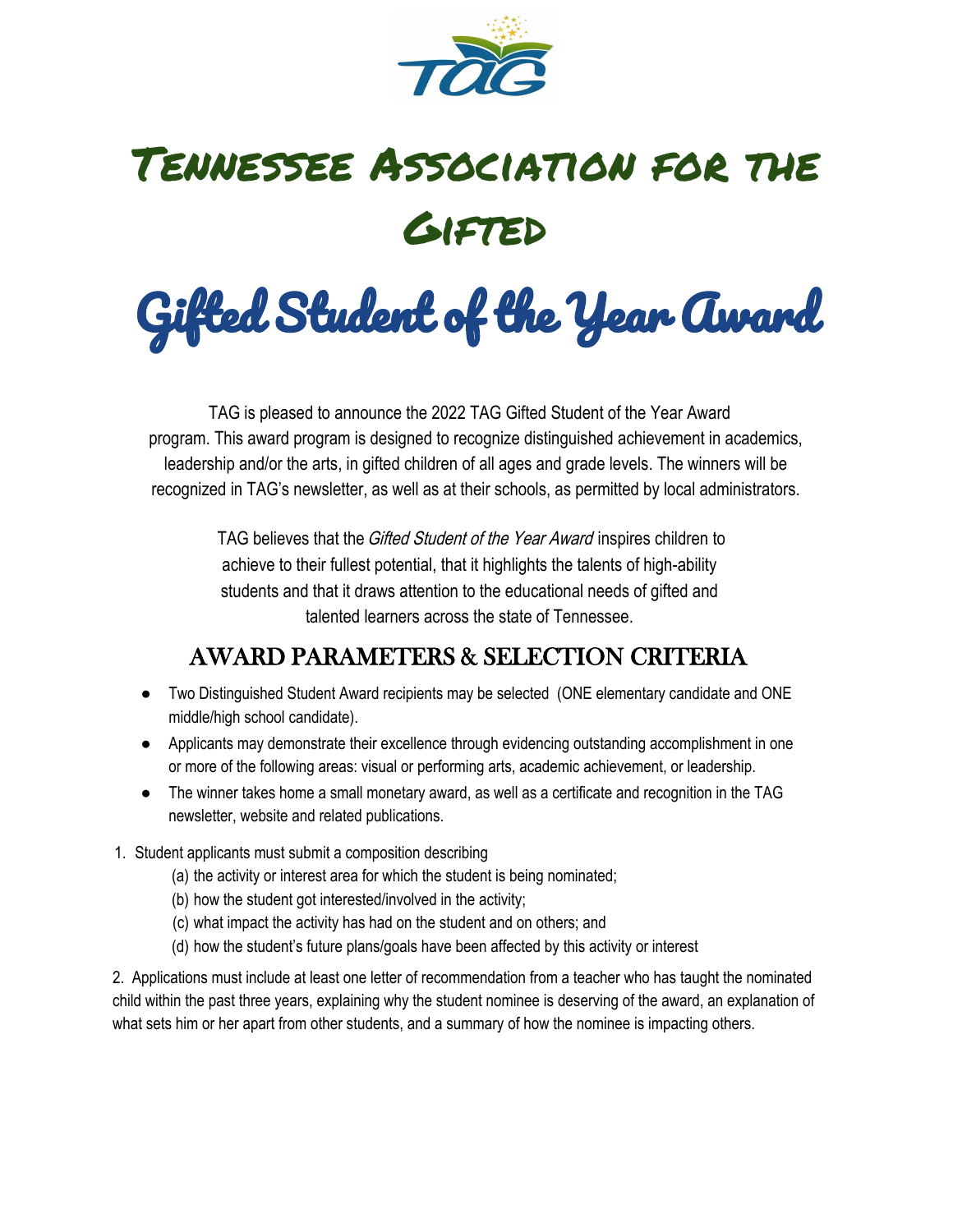

#### NOMINATION PROCEDURE

1. TAG will accept self-nominations and nominations from parents, teachers, and students.

2. The complete application packet must be postmarked by May 1, 2022.

#### Submission of Candidates to the TAG Awards Committee

Emailed submissions are encouraged. If you wish to mail your submission, please ensure all materials are en route and postmarked by May 1, 2022. We recommend that you email *mdtarricone@gmail.com* at the time of mailing to ensure your submission is anticipated and to confirm its timely receipt.

#### NECESSARY COMPONENTS FOR CONSIDERATION

1. Fully completed Student Selection Form (enclosed). 2. Student composition that addresses the candidate's achievements and aspirations (maximum 750 words). 3. Letter(s) of recommendation. 4. Current photo of the student (standard size school photo preferable). 5. A signed release form completed by a parent/caregiver.

#### PLEASE NOTE

Incomplete applications will not be considered by the TAG selection committee. We suggest you keep a copy of any paperwork submitted for your records

#### **Please submit completed application packets to Michele Tarricone at mdtarricone@gmail.com.**

Tennessee Association for the Gifted *℅ Michele Tarricone 9749 Clearwater Drive Knoxville, TN 37923*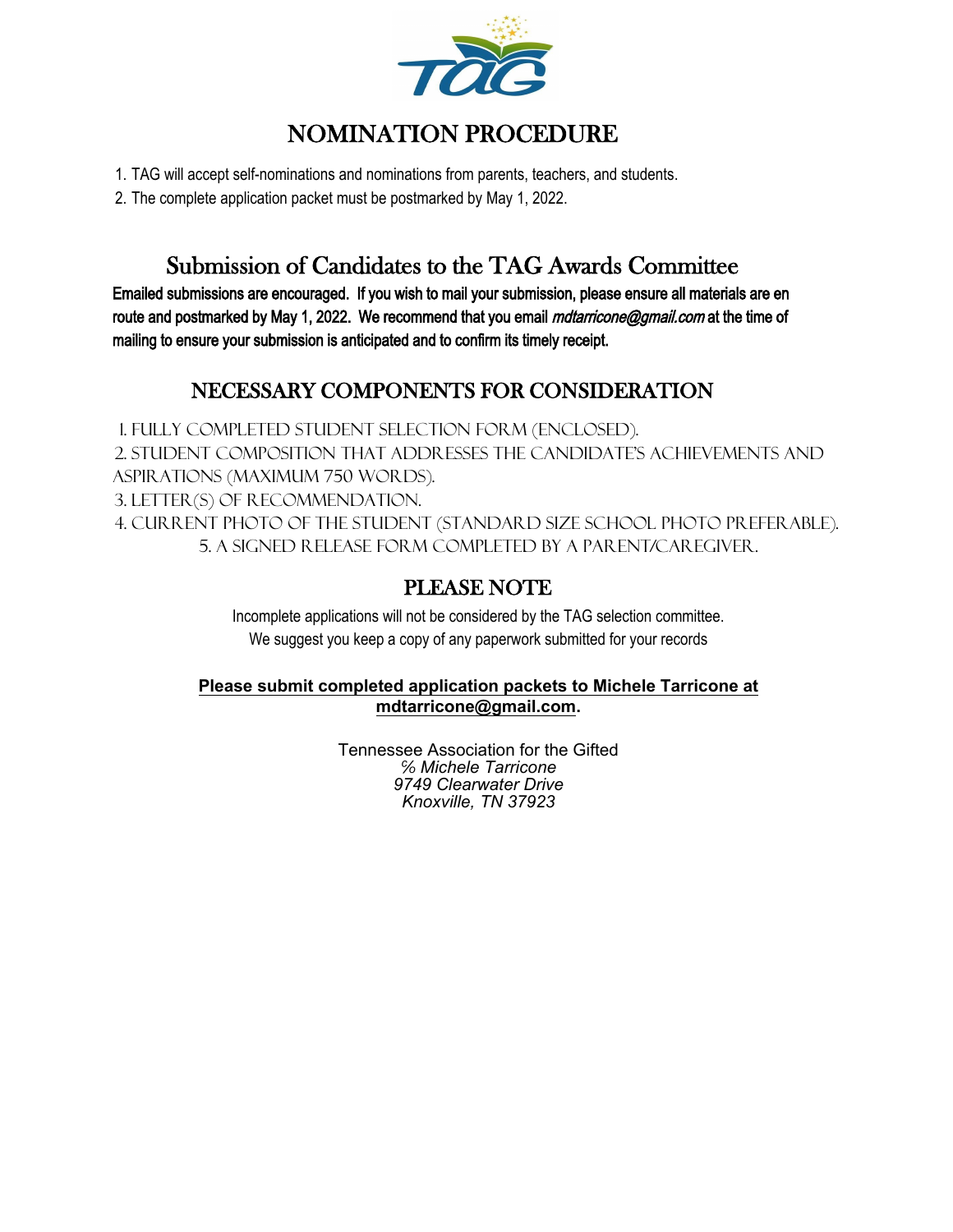

## TAG Gifted Student of the Year Award 2022 STUDENT SELECTION FORM

Candidate Information

| Age: ______________Grade: _________                                                                                      |  |  |
|--------------------------------------------------------------------------------------------------------------------------|--|--|
|                                                                                                                          |  |  |
| Parent or Guardian Email Address and/or Telephone Number: _______________________                                        |  |  |
| School Name: <u>Contract Communication</u> Contract Communication Contract Communication Communication Communication     |  |  |
| School Address: <u>Communication of the Communication</u> of the Communication of the Communication of the Communication |  |  |
|                                                                                                                          |  |  |
|                                                                                                                          |  |  |

Application deadline: May 1st, 2022